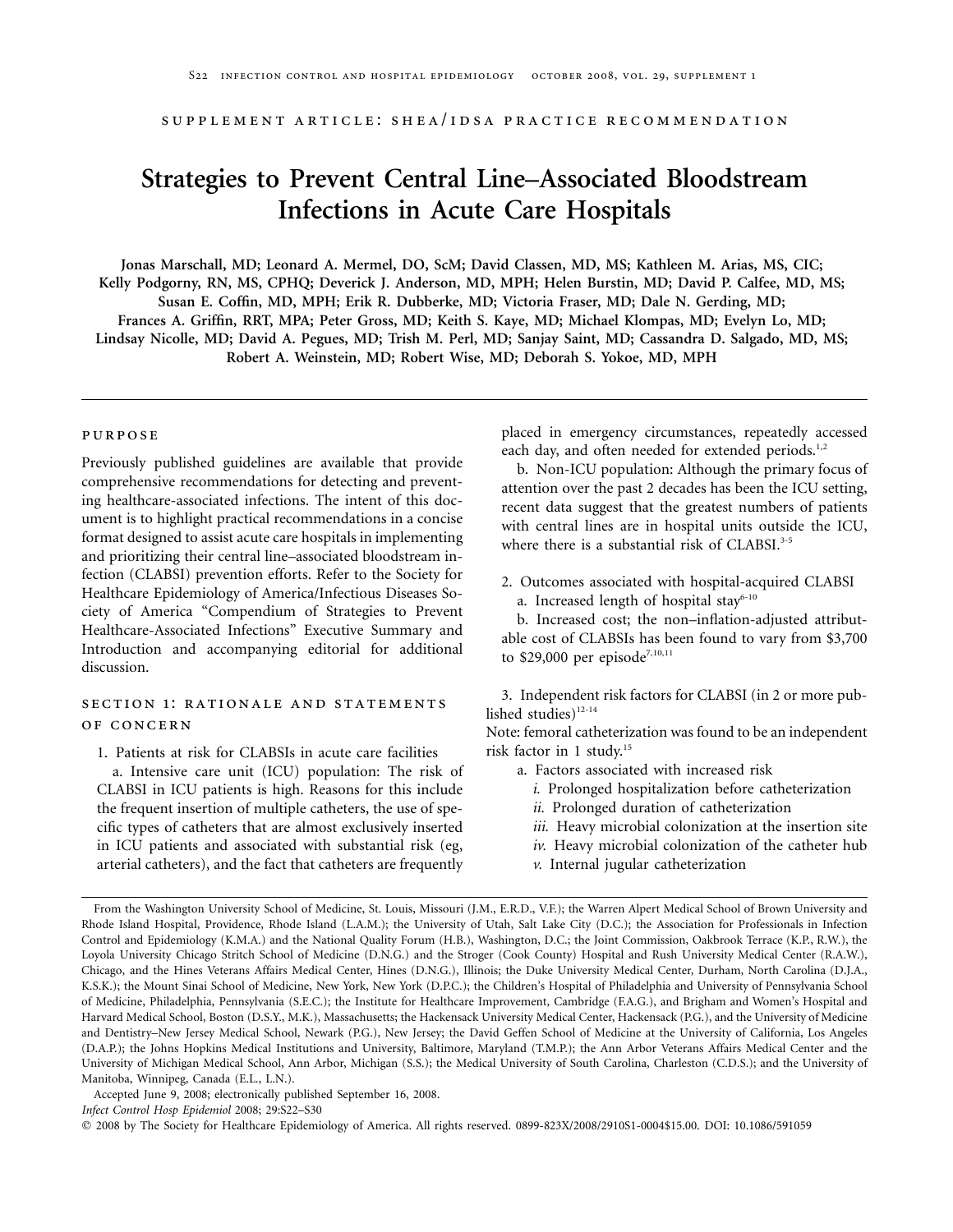*vi.* Neutropenia

*vii.* Prematurity (ie, birth at an early gestational age) *viii.* Total parenteral nutrition

*ix.* Substandard care of the catheter (eg, excessive manipulation of the catheter or reduced nurse-to-patient ratio)

b. Factors associated with reduced risk

*i.* Female sex

# section 2: strategies to detect

# **CLABSI**

1. Surveillance protocol and definitions

a. Use consistent surveillance methods and definitions to allow comparison with benchmark data

b. Refer to the *NHSN Manual: Patient Safety Component Protocol*<sup>16</sup> for information on the appropriate surveillance methodology, including information about blood specimen collection, and for surveillance definitions of CLABSI. The relevant sections of the manual are "Identifying Healthcareassociated Infections (HAI) in NHSN," "Device-Associated Module: Methodology," and "Device-Associated Module: Central Line-Associated Bloodstream Infection (CLABSI) Event."

# section 3: strategies to prevent **CLABSI**

1. Existing guidelines and recommendations

a. Several governmental, public health, and professional organizations have published evidence-based guidelines and/or implementation aids regarding the prevention of CLABSI, including the following:

*i.* The Healthcare Infection Control Practices Advisory Committee<sup>17</sup>

 $ii.$  The Institute for Healthcare Improvement<sup>18</sup> and

*iii.* Making Health Care Safer, Agency for Healthcare Research and Quality<sup>19</sup>

b. The recommendations in this document focus on central venous catheters (CVCs) unless noted otherwise.

*i.* These recommendations are not stratified on the basis of the type of catheter (eg, tunneled, implanted, cuffed, noncuffed catheter, or dialysis catheter).

*ii.* These recommendations may not be applicable for prevention of bloodstream infections with other intravascular devices.

## 2. Infrastructure requirements

a. An adequately staffed infection prevention and control program responsible for identifying patients with **CLABSI** 

b. Information technology to collect and calculate catheter-days as a denominator for computing rates of CLABSI and patient-days to allow calculation of CVC utilization; catheter-days from information systems should be validated against a manual method.

c. Resources to provide appropriate education and training

d. Adequate laboratory support for timely processing of specimens and reporting of results

#### 3. Practical implementation

a. Educate physicians, nurses, and other healthcare personnel about guidelines to prevent CLABSI (eg, with online and paper versions). These guidelines should be easily accessible.

b. Develop and implement a catheter insertion checklist. Educate nurses, physicians, and other healthcare personnel involved in catheter insertion, regarding the use of the catheter insertion checklist.

c. Educate healthcare personnel about the insertion and maintenance of catheters.<sup>20</sup> One method is to require healthcare personnel to complete an educational program including a posteducation test to ensure their knowledge and competency before being allowed to insert CVCs.

d. Establish catheter insertion kits/carts containing all necessary items for insertion.

# section 4: recommendations for implementing prevention and monitoring strategies

Recommendations for preventing and monitoring CLABSI are summarized in the following section. They are designed to assist acute care hospitals in prioritizing and implementing their CLABSI prevention efforts. Criteria for grading the strength of the recommendation and quality of evidence are described in the Table.

Note: Some of the following measures have been combined into a "prevention bundle" that focuses on catheter insertion (eg, measures B.2, B.3, B.5, B.6, and C.2).<sup>22-24</sup>

# **I. Basic practices for prevention and monitoring of CLABSI: recommended for all acute care hospitals**

### A. Before insertion

1. Educate healthcare personnel involved in the insertion, care, and maintenance of CVCs about CLABSI prevention  $(A-II).^{20,25-28}$ 

a. Include the indications for catheter use, appropriate insertion and maintenance, the risk of CLABSI, and general infection prevention strategies.

b. Ensure that all healthcare personnel involved in catheter insertion and maintenance complete an educational program regarding basic practices to prevent CLABSI before performing these duties.

c. Periodically assess healthcare personnel knowledge of and adherence to preventive measures.

d. Ensure that any healthcare professional who inserts a CVC undergoes a credentialing process (as established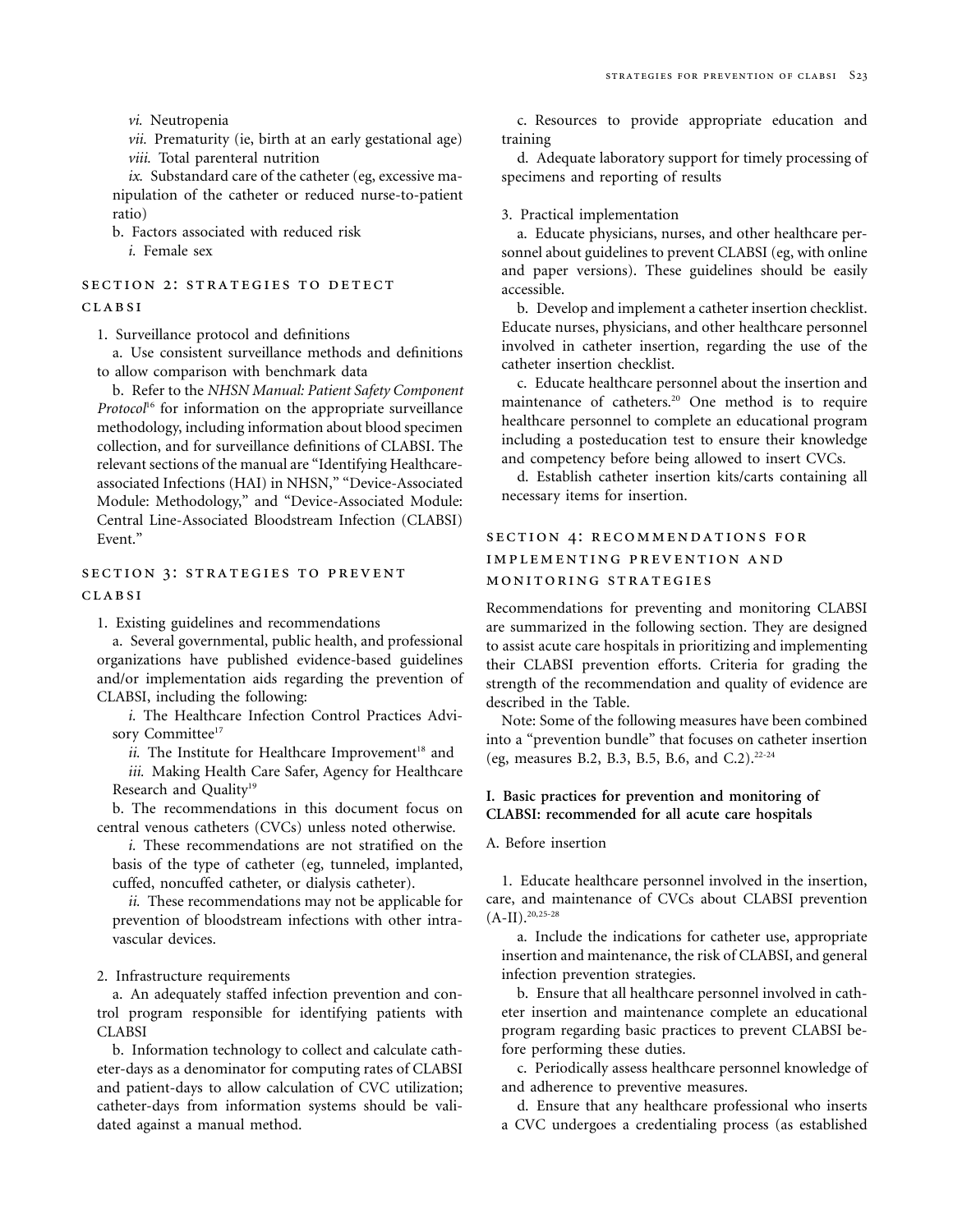| Category/grade             | Definition                                                                                                                                                                                                                                          |
|----------------------------|-----------------------------------------------------------------------------------------------------------------------------------------------------------------------------------------------------------------------------------------------------|
| Strength of recommendation |                                                                                                                                                                                                                                                     |
| A                          | Good evidence to support a recommendation for use                                                                                                                                                                                                   |
| B                          | Moderate evidence to support a recommendation for use                                                                                                                                                                                               |
| C                          | Poor evidence to support a recommendation                                                                                                                                                                                                           |
| Quality of evidence        |                                                                                                                                                                                                                                                     |
| Ι                          | Evidence from $\geq 1$ properly randomized, controlled trial                                                                                                                                                                                        |
| Н                          | Evidence from $\geq 1$ well-designed clinical trial, without<br>randomization; from cohort or case-control analytic<br>studies (preferably from $>1$ center); from multiple<br>time series; or from dramatic results of uncontrolled<br>experiments |
| Ш                          | Evidence from opinions of respected authorities, based<br>on clinical experience, descriptive studies, or reports<br>from expert committees                                                                                                         |

table. Strength of Recommendation and Quality of Evidence

NOTE. Adapted from the Canadian Task Force on the Periodic Health Examination.<sup>21</sup>

by the individual healthcare institution) to ensure their competency before they independently insert a CVC.

## B. At insertion

1. Use a catheter checklist to ensure adherence to infection prevention practices at the time of CVC insertion  $(B-II)$ .<sup>23,29</sup>

a. Use a checklist to ensure and document compliance with aseptic technique.

*i.* CVC insertion should be observed by a nurse, physician, or other healthcare personnel who has received appropriate education (see above), to ensure that aseptic technique is maintained.

b. These healthcare personnel should be empowered to stop the procedure if breaches in aseptic technique are observed.

2. Perform hand hygiene before catheter insertion or manipulation  $(B-II).$ <sup>30-33</sup>

a. Use an alcohol-based waterless product or antiseptic soap and water.

*i.* Use of gloves does not obviate hand hygiene.

3. Avoid using the femoral vein for central venous access in adult patients  $(A-I).$ <sup>15,34,35</sup>

a. Use of the femoral access site is associated with greater risk of infection and deep venous thrombosis in adults.

*i.* Increased risk of infection with femoral catheters may be limited to overweight adult patients with a body mass index higher than 28.4.<sup>36</sup>

*ii.* Femoral vein catheterization can be done without general anesthesia in children and has not been associated with an increased risk of infection in children.<sup>37</sup>

b. Several nonrandomized studies show that the subclavian vein site is associated with a lower risk of CLABSI than is the internal jugular vein, but the risks and benefits in light of potential infectious and noninfectious complications must be considered on an individual basis when determining which insertion site to use.

c. The use of peripherally inserted CVCs is not an evidence-based strategy to reduce the risk of CLABSI.

*i.* The risk of infection with peripherally inserted CVCs in ICU patients approaches that with CVCs placed in the subclavian or internal jugular veins. $38$ 

4. Use an all-inclusive catheter cart or kit  $(B-II).^{23}$ 

a. A catheter cart or kit that contains all necessary components for aseptic catheter insertion is to be available and easily accessible in all units where CVCs are inserted.

5. Use maximal sterile barrier precautions during CVC insertion  $(A-I).$ <sup>39-42</sup>

a. Use maximal sterile barrier precautions.

*i.* A mask, cap, sterile gown, and sterile gloves are to be worn by all healthcare personnel involved in the catheter insertion procedure.

*ii.* The patient is to be covered with a large sterile drape during catheter insertion.

b. These measures must also be followed when exchanging a catheter over a guidewire.

6. Use a chlorhexidine-based antiseptic for skin preparation in patients older than 2 months of age  $(A-I)$ .<sup>43-46</sup>

a. Before catheter insertion, apply an alcoholic chlorhexidine solution containing a concentration of chlorhexidine gluconate greater than 0.5% to the insertion site.

*i.* The antiseptic solution must be allowed to dry before making the skin puncture.

*ii.* Chlorhexidine products are not approved by the US Food and Drug Administration for children younger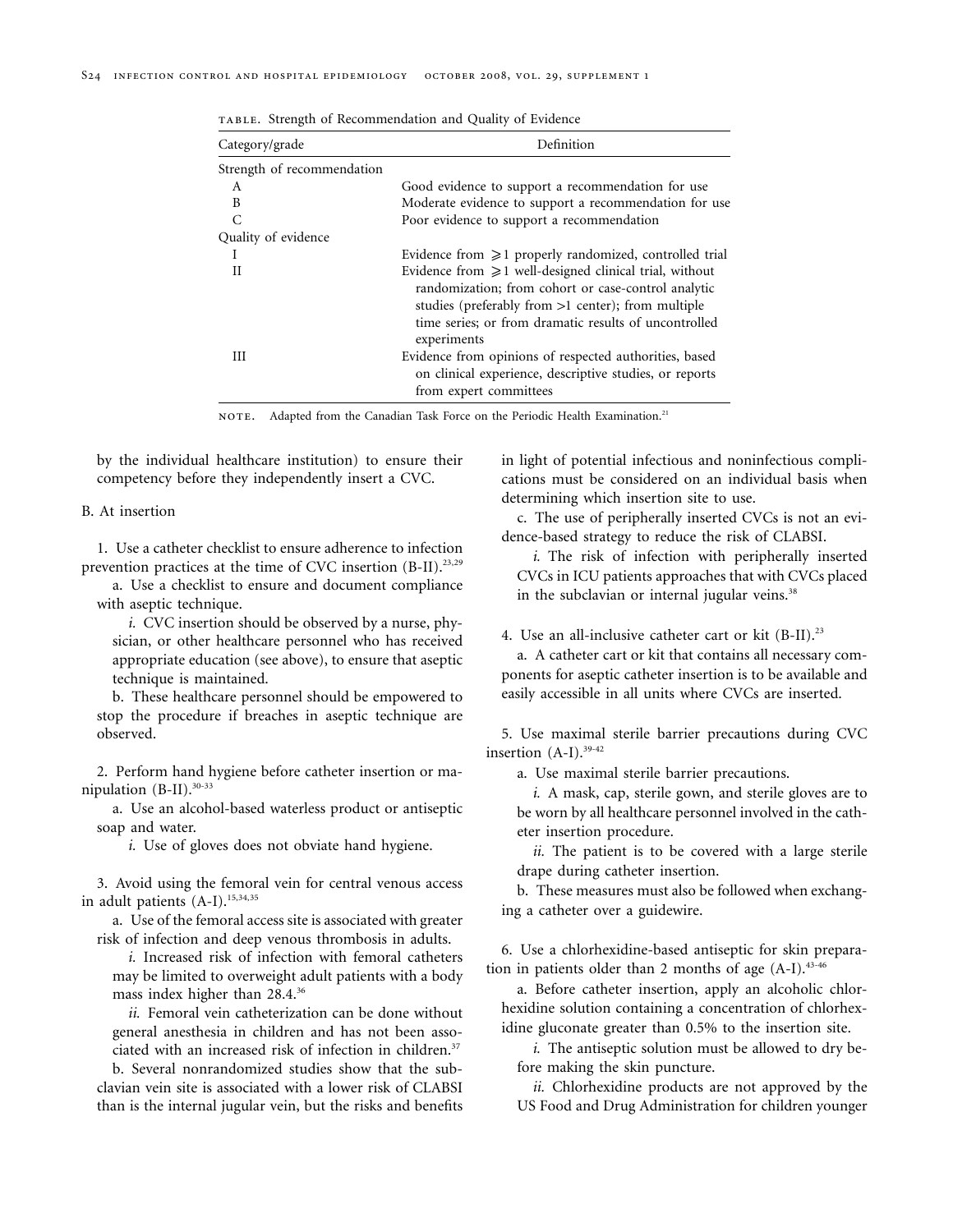than 2 months of age; povidone-iodine can be used for children in this age group.

## C. After insertion

1. Disinfect catheter hubs, needleless connectors, and injection ports before accessing the catheter  $(B-II)$ .<sup>47-49</sup>

a. Before accessing catheter hubs or injection ports, clean them with an alcoholic chlorhexidine preparation or 70% alcohol to reduce contamination.

2. Remove nonessential catheters (A-II).<sup>50,51</sup>

a. Assess the need for continued intravascular access on a daily basis during multidisciplinary rounds. Remove catheters not required for patient care.

3. For nontunneled CVCs in adults and adolescents, change transparent dressings and perform site care with a chlorhexidine-based antiseptic every 5-7 days or more frequently if the dressing is soiled, loose, or damp; change gauze dressings every 2 days or more frequently if the dressing is soiled, loose, or damp  $(A-I).$ <sup>52,53</sup>

4. Replace administration sets not used for blood, blood products, or lipids at intervals not longer than 96 hours (A- $II).<sup>54</sup>$ 

5. Perform surveillance for CLABSI (B-II).55

a. Measure unit-specific incidence of CLABSI (CLABSIs per 1,000 catheter-days) and report the data on a regular basis to the units, physician and nursing leadership, and hospital administrators overseeing the units.

b. Compare CLABSI incidence with historical data for individual units and with national rates (ie, data from the National Healthcare Safety Network<sup>56</sup>).

c. CLABSI has been documented in large numbers of non-ICU patients with CVCs. Surveillance for CLABSI in these settings requires additional resources.<sup>4,5,57</sup>

6. Use antimicrobial ointments for hemodialysis catheter insertion sites  $(A-I).$ <sup>58-62</sup>

a. Povidone-iodine or polysporin ointment should be applied to hemodialysis catheter insertion sites in patients with a history of recurrent *Staphylococcus aureus* CLABSI.

b. Mupirocin ointment should not be applied to the catheter insertion site due to the risks of mupirocin resistance and damage to polyurethane catheters.

#### D. Accountability

1. The hospital's chief executive officer and senior management are responsible for ensuring that the healthcare system supports an infection prevention and control program that effectively prevents the occurrence of CLABSI.

2. Senior management is accountable for ensuring that an adequate number of trained personnel are assigned to the infection prevention and control program.

3. Senior management is accountable for ensuring that healthcare personnel, including licensed and nonlicensed personnel, are competent to perform their job responsibilities.

4. Direct healthcare providers (such as physicians, nurses, aides, and therapists) and ancillary personnel (such as housekeeping and equipment-processing personnel) are responsible for ensuring that appropriate infection prevention and control practices are used at all times (including hand hygiene, standard and isolation precautions, cleaning and disinfection of equipment and the environment, aseptic technique when inserting and caring for CVCs, maximal barrier precautions, appropriate site selection, and daily assessment of the need for a CVC).

5. Hospital and unit leaders are responsible for holding personnel accountable for their actions.

6. The person who manages the infection prevention and control program is responsible for ensuring that an active program to identify CLABSIs is implemented, that data on CLABSIs are analyzed and regularly provided to those who can use the information to improve the quality of care (eg, unit staff, clinicians, and hospital administrators), and that evidence-based practices are incorporated into the program.

7. Individuals responsible for healthcare personnel and patient education are accountable for ensuring that appropriate training and educational programs to prevent CLABSIs are developed and provided to personnel, patients, and families.

8. Personnel from the infection prevention and control program, laboratory, and information technology departments are responsible for ensuring that systems are in place to support the surveillance program.

### **II. Special approaches for the prevention of CLABSI**

Perform a CLABSI risk assessment. These special approaches are recommended for use in locations and/or populations within the hospital that have unacceptably high CLABSI rates despite implementation of the basic CLABSI prevention strategies listed above.

1. Bathe ICU patients older than 2 months of age with a chlorhexidine preparation on a daily basis (B-II).<sup>63</sup>

a. Chlorhexidine products are not approved by the US Food and Drug Administration for children younger than 2 months of age but are used at some institutions for cleaning CVC insertion sites or as a sponge dressing for children in this age group.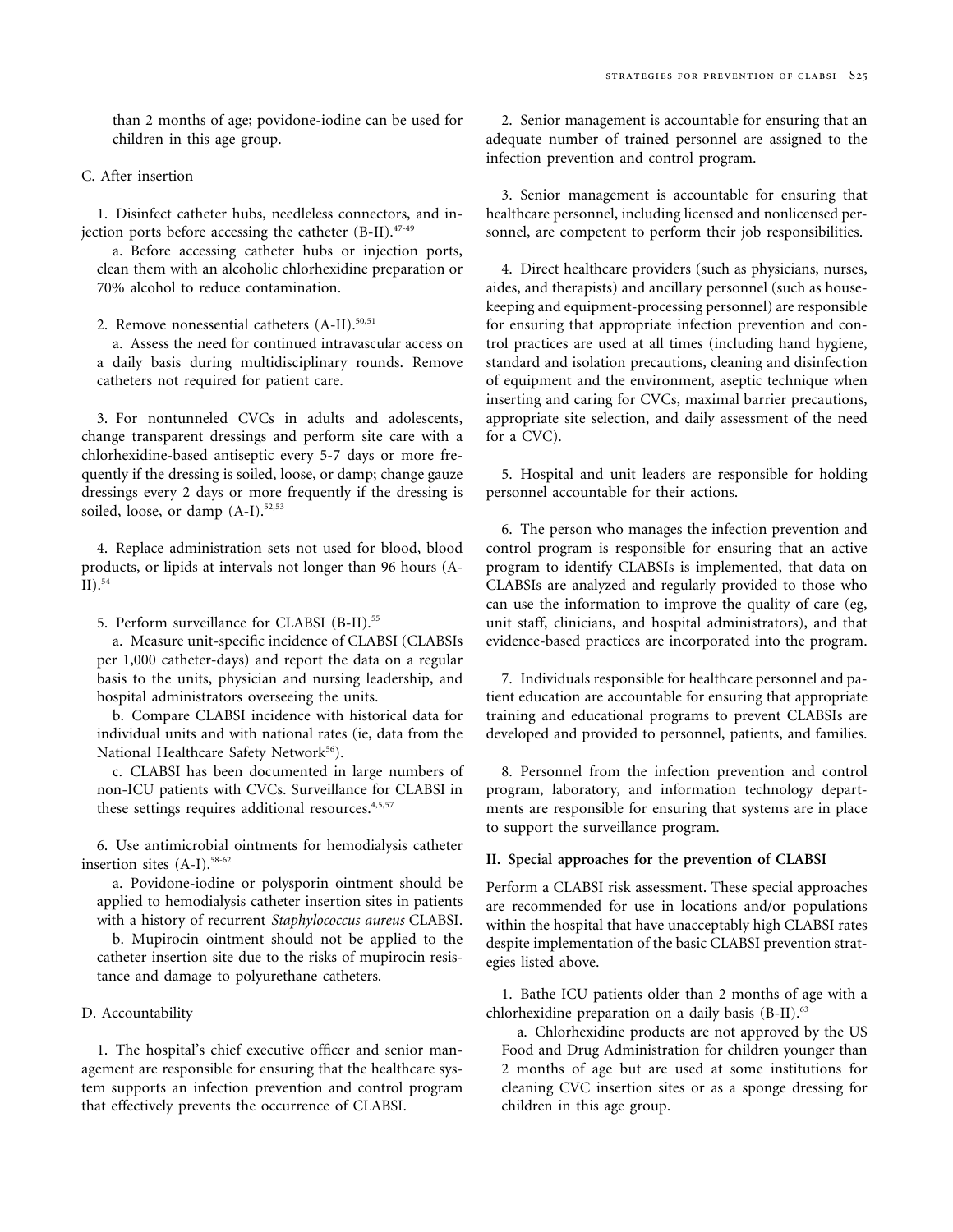b. A povidone-iodine preparation should be used to clean CVC insertion sites for children younger than 2 months of age, especially low-birth-weight neonates.

2. Use antiseptic- or antimicrobial-impregnated CVCs for adult patients (A-I).<sup>64-70</sup>

a. The risk of CLABSI is reduced with some currently marketed catheters impregnated with antiseptics (eg, chlorhexidine-silver sulfadiazine) or antimicrobials (eg, minocycline-rifampin). Consider the use of such catheters in the following circumstances:

*i.* Hospital units or patient populations have a CLABSI rate higher than the institutional goal, despite compliance with basic CLABSI prevention practices.

*ii.* Patients have limited venous access and a history of recurrent CLABSI.

*iii.* Patients are at heightened risk for severe sequelae from a CLABSI (eg, patients with recently implanted intravascular devices, such as a prosthetic heart valve or aortic graft).

b. These catheters are not approved by the US Food and Drug Administration for use in children.

*i.* Preliminary data suggest that antimicrobial-impregnated catheters appear to be safe and may hold promise for pediatric ICU patients.<sup>71,72</sup>

3. Use chlorhexidine-containing sponge dressings for CVCs in patients older than 2 months of age  $(B-I)$ .<sup>73-75</sup>

a. Consider the addition of such a dressing in the following circumstances:

*i.* Hospital units or patient populations have a CLABSI rate higher than the institutional goal, despite compliance with an evidence-based prevention bundle.

*ii.* Patients have limited venous access and a history of recurrent CLABSI.

*iii.* Patients are at heightened risk for severe sequelae from a CLABSI (eg, patients with recently implanted intravascular devices, such as a prosthetic heart valve or aortic graft).

b. Do not use chlorhexidine-containing sponge dressings for low-birth-weight neonates.

4. Use antimicrobial locks for CVCs (A-I).<sup>76-80</sup>

a. Antibiotic locks are created by filling the lumen of the catheter with a supraphysiologic concentration of an antimicrobial solution and leaving the solution in place until the catheter hub is reaccessed. Such an approach can reduce the risk of CLABSI. Because of concerns regarding the potential for the emergence of resistance in exposed organisms and the potential for systemic toxicity from leakage of the lock solution into the bloodstream, use antimicrobial locks as a preventative strategy only for the following:

*i.* Prophylaxis for patients with limited venous access and a history of recurrent CLABSI.

*ii.* Patients who are at heightened risk for severe sequelae from a CLABSI (eg, patients with recently implanted intravascular devices such as a prosthetic heart valve or aortic graft).

## **III. Approaches that should not be considered a routine part of CLABSI prevention**

1. Do not use antimicrobial prophylaxis for short-term or tunneled catheter insertion or while catheters are in situ (A-I).81-84

a. Systemic antimicrobial prophylaxis is not recommended.

2. Do not routinely replace CVCs or arterial catheters (A-I).85-87

a. Routine catheter replacement is not recommended.

3. Do not routinely use positive-pressure needleless connectors with mechanical valves before a thorough assessment of risks, benefits, and education regarding proper use (B-II).88-91

a. Routine use of the currently marketed devices that are associated with an increased risk of CLABSI is not recommended.

#### **IV. Unresolved issues**

1. Nurse-to-patient ratio and use of float nurses in  $ICUs<sup>92-94</sup>$ 

a. Observational studies suggest that there should be a nurse-to-patient ratio of at least 2 : 1 in ICUs where nurses are managing patients with CVCs and that the number of float nurses working in the ICU environment should be minimized. Formal recommendations await the results of interventional trials.

2. Intravenous therapy teams for reducing CLABSI rates<sup>95</sup>

a. Studies have shown that an intravenous therapy team responsible for insertion and maintenance of peripheral intravenous catheters reduces the risk of bloodstream infections.<sup>96</sup> However, few studies have been performed regarding the impact of intravenous therapy teams on CLABSI rates.

3. Surveillance of other types of catheters (eg, peripheral arterial catheters) $1,2$ 

a. Peripheral arterial catheters have not been included in most surveillance systems, although they are associated with a risk of bloodstream infection. Future surveillance systems may need to include bloodstream infections associated with these types of catheters.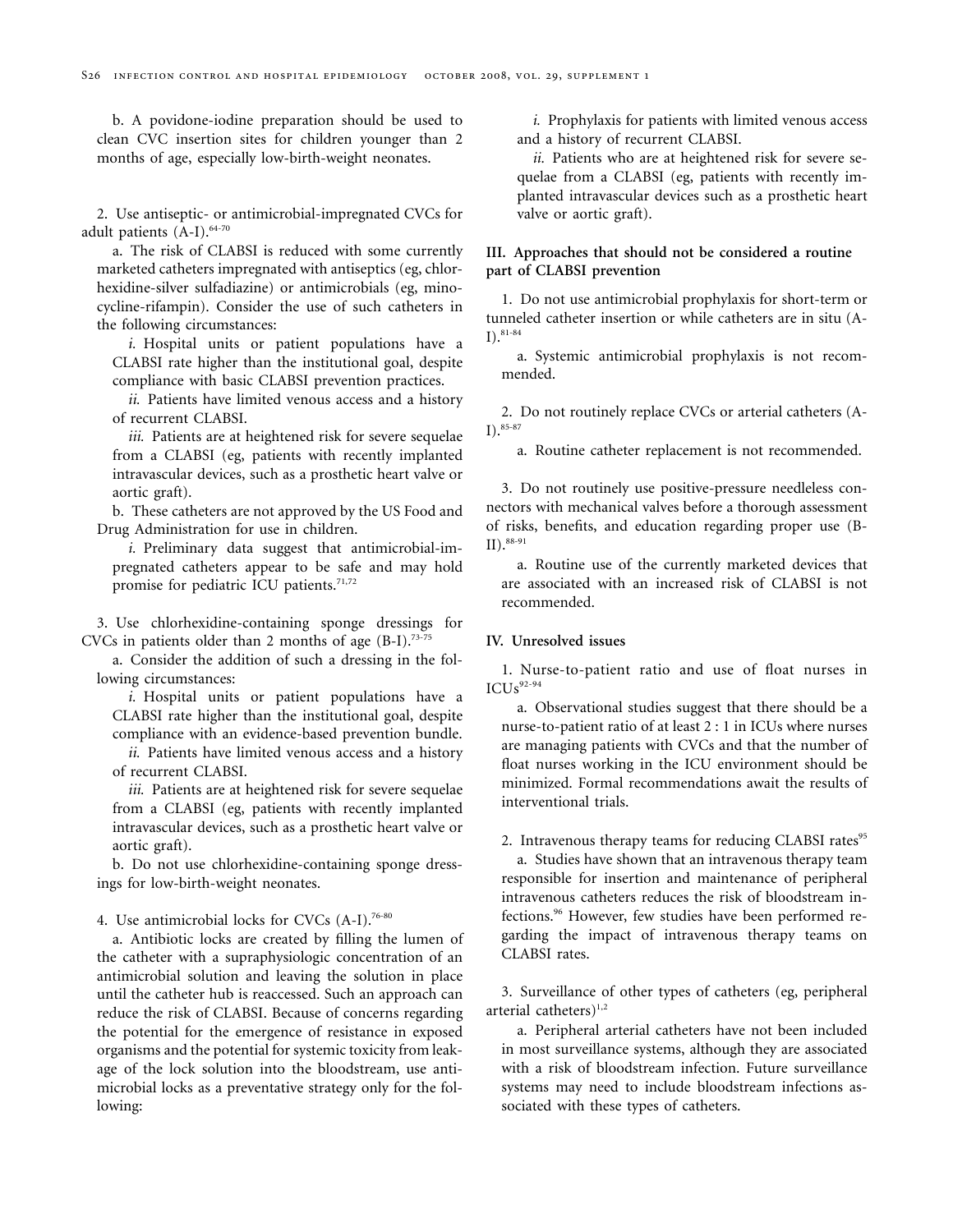4. Estimating catheter-days for determining incidence density of CLABSI

a. Surveillance can be facilitated in settings with a limited workforce by estimating the number of catheterdays.<sup>97,98</sup>

#### section 5: performance measures

## **I. Internal reporting**

These performance measures are intended to support internal hospital quality improvement efforts and do not necessarily address external reporting needs.

The process and outcome measures suggested here are derived from published guidelines, other relevant literature, and the opinion of the authors. Report process and outcome measures to senior hospital leadership, nursing leadership, and clinicians who care for patients at risk for CLABSI.

A. Process measures (in rank order from highest to lowest priority)

1. Compliance with CVC insertion guidelines as documented on an insertion checklist

a. Assess compliance with the checklist in all hospital settings where CVCs are inserted (eg, ICUs, emergency department, operating room, radiology, and general wards) and assign healthcare personnel familiar with catheter care to this task.

*i.* For an example of a central catheter checklist, see the Institute for Healthcare Improvement Web site.<sup>99</sup>

b. Measure the percentage of CVC insertion procedures in which compliance with appropriate hand hygiene, use of maximal sterile barrier precautions, and use of chlorhexidine-based cutaneous antisepsis of the insertion site is documented.

*i.* Numerator: number of CVC insertions that have documented the use of all 3 interventions (hand hygiene, maximal barrier precautions, and chlorhexidine-based cutaneous antiseptic use) performed at the time of CVC insertion.

*ii.* Denominator: number of all CVC insertions.

*iii.* Multiply by 100 so that the measure is expressed as a percentage.

2. Compliance with documentation of daily assessment regarding the need for continuing CVC access

a. Measure the percentage of patients with a CVC for whom there is documentation of daily assessment.

*i.* Numerator: number of patients with a CVC for whom there is documentation of daily assessment.

*ii.* Denominator: number of patients with a CVC.

*iii.* Multiply by 100 so that the measure is expressed as a percentage.

3. Compliance with cleaning of catheter hubs and injection ports before they are accessed

a. Assess compliance through observations of practice. *i.* Numerator: number of times that a catheter hub

or port is observed to be cleaned before being accessed.

*ii.* Denominator: number of times a catheter hub or port is observed to be accessed.

*iii.* Multiply by 100 so that the measure is expressed as a percentage.

4. Compliance with avoiding the femoral vein site for CVC insertion in adult patients

a. Perform point prevalence surveys or use information collected as part of the central line insertion checklist to determine the percentage of patients whose CVCs are in the femoral vein versus the subclavian or internal jugular veins.

b. Calculate the percentage of patients with a femoral vein catheter.

*i.* Numerator: number of patients with a CVC in the femoral vein.

*ii.* Denominator: total number of patients with a CVC in unit population being assessed.

*iii.* Multiply by 100 so that the measure is expressed as a percentage.

B. Outcome measures

#### 1. CLABSI rate

a. Use National Healthcare Safety Network definitions.

*i.* Numerator: number of CLABSIs in each unit assessed (using National Healthcare Safety Network definitions).

*ii.* Denominator: total number of catheter-days in each unit assessed (using National Healthcare Safety Network definitions).

*iii.* Multiply by 1,000 so that the measure is expressed as number of CLABSIs per 1,000 catheter-days.

*iv.* Risk adjustment: stratify CLABSI rates by type of patient-care unit.<sup>100-102</sup>

(a) Report comparisons based on historical data and National Healthcare Safety Network data, if available.<sup>56</sup>

#### **II. External reporting**

There are many challenges in providing useful information to consumers and other stakeholders while preventing unintended adverse consequences of public reporting of healthcare-associated infections.103 Recommendations for public reporting of healthcare-associated infections have been provided by the Healthcare Infection Control Practices Advisory Committee,104 the Healthcare-Associated Infection Working Group of the Joint Public Policy Committee,<sup>105</sup> and the National Quality Forum.<sup>106</sup>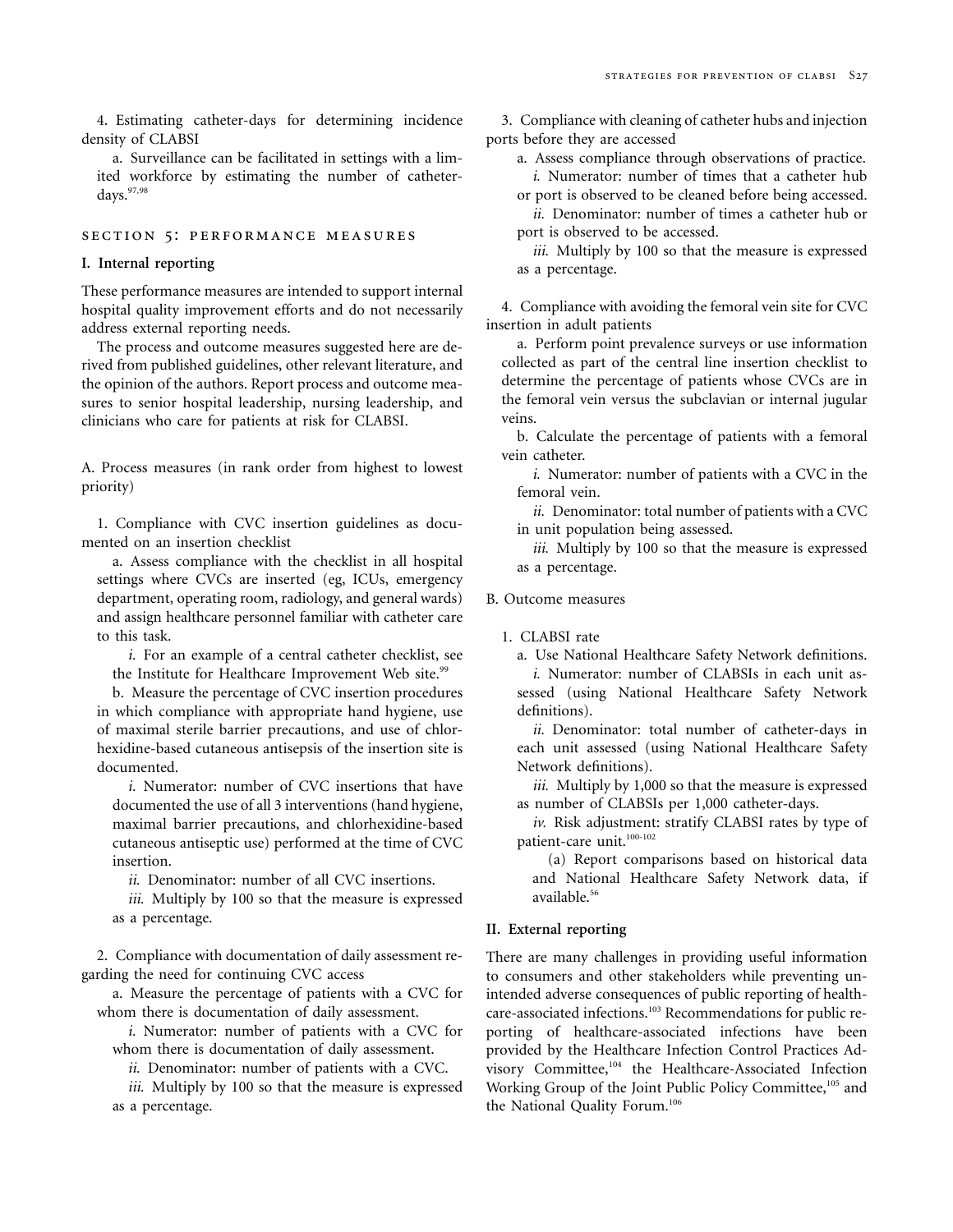A. State and federal requirements

1. Hospitals in states that have mandatory reporting requirements for CLABSI must collect and report the data required by the state.

2. For information on state and federal requirements, contact your state or local health department.

#### B. External quality initiatives

1. Hospitals that participate in external quality initiatives or state programs must collect and report the data required by the initiative or the program.

#### acknowledgments

For Potential Conflicts of Interest statements and information on financial support, please see the Acknowledgments in the Executive Summary, on page S20 of this supplement.

Address reprint requests to the Reprints Coordinator, University of Chicago Press, 1427 E. 60th St., Chicago, IL 60637 (reprints@press.uchicago.edu) or contact the journal office (iche@press.uchicago.edu).

### references

- 1. Maki DG, Kluger DM, Crnich CJ. The risk of bloodstream infection in adults with different intravascular devices: a systematic review of 200 published prospective studies. *Mayo Clin Proc* 2006; 81:1159-1171.
- 2. Esteve F, Pujol M, Limon E, et al. Bloodstream infection related to catheter connections: a prospective trial of two connection systems. *J Hosp Infect* 2007; 67:30-34.
- 3. Climo M, Diekema D, Warren DK, et al. Prevalence of the use of central venous access devices within and outside of the intensive care unit: results of a survey among hospitals in the prevention epicenter program of the Centers for Disease Control and Prevention. *Infect Control Hosp Epidemiol* 2003; 24:942-945.
- 4. Vonberg RP, Behnke M, Geffers C, et al. Device-associated infection rates for non–intensive care unit patients. *Infect Control Hosp Epidemiol* 2006; 27:357-361.
- 5. Marschall J, Leone C, Jones M, Nihill D, Fraser VJ, Warren DK. Catheter-associated bloodstream infections in general medical patients outside the intensive care unit: a surveillance study. *Infect Control Hosp Epidemiol* 2007; 28:905-909.
- 6. Pittet D, Tarara D, Wenzel RP. Nosocomial bloodstream infection in critically ill patients: excess length of stay, extra costs, and attributable mortality. *JAMA* 1994; 271:1598-1601.
- 7. DiGiovine B, Chenoweth C, Watts C, Higgins M. The attributable mortality and costs of primary nosocomial bloodstream infections in the intensive care unit. *Am J Respir Crit Care Med* 1999; 160:976-981.
- 8. Renaud B, Brun-Buisson C, ICU-Bacteremia Study Group. Outcomes of primary and catheter-related bacteremia: a cohort and case-control study in critically ill patients. *Am J Respir Crit Care Med* 2001; 163: 1584-1590.
- 9. Dimick JB, Pelz RK, Consunji R, Swoboda SM, Hendrix CW, Lipsett PA. Increased resource use associated with catheter-related bloodstream infection in the surgical intensive care unit. *Arch Surg* 2001; 136:229- 234.
- 10. Warren DK, Quadir WW, Hollenbeak CS, et al. Attributable cost of catheter-associated bloodstream infection among intensive care patients in a nonteaching hospital. *Crit Care Med* 2006; 34:2084-2089.
- 11. Mermel LA. Prevention of intravascular catheter-related infections

(published correction appears in *Ann Intern Med* 2000; 133:5). Ann Intern Med 2000; 132:391-402.

- 12. Mermel LA. Infections caused by intravascular devices. In: Pffeifer JA, ed. *APIC Text of Infection Control and Epidemiology.* 2nd ed. St. Louis: Mosby; 2000:30-38.
- 13. Almuneef MA, Memish ZA, Balkhy HH, Hijazi O, Cunningham G, Francis C. Rate, risk factors and outcomes of catheter-related bloodstream infection in a paediatric intensive care unit in Saudi Arabia. *J Hosp Infect* 2006; 62:207-213.
- 14. Alonso-Echanove J, Edwards JR, Richards MJ, et al. Effect of nurse staffing and antimicrobial-impregnated central venous catheters on the risk for bloodstream infections in intensive care units. *Infect Control Hosp Epidemiol* 2003; 24:916-925.
- 15. Lorente L, Henry C, Martin MM, Jimenez A, Mora ML. Central venous catheter-related infection in a prospective and observational study of 2,595 catheters. *Crit Care* 2005; 9:R631-R635.
- 16. National Healthcare Safety Network, Centers for Disease Control and Prevention. The National Healthcare Safety Network (NHSN) manual: patient safety component protocol. January 2008. Available at: http://www.cdc.gov/ncidod/dhqp/pdf/nhsn/NHSN\_Manual \_PatientSafetyProtocol\_CURRENT.pdf. Accessed July 30, 2008.
- 17. O'Grady NP, Alexander M, Dellinger EP, et al. Guidelines for the prevention of intravascular catheter-related infections. *MMWR Recomm Rep* 2002; 51(RR-10):1-29.
- 18. Institute for Healthcare Improvement. Available at: http://www.ihi.org/ ihi. Accessed July 15, 2008.
- 19. Saint S. Prevention of intravascular catheter-associated infections. In: *Making Health Care Safer: A Critical Analysis of Patient Safety Practices.* Evidence report/technology assessment, no. 43. AHRQ publication no. 01-E058. Rockville, MD: Agency for Healthcare Research and Quality; 2001:163-183. Available at: http://www.ahrq.gov/clinic/ptsafety/. Accessed July 16, 2008.
- 20. Sherertz RJ, Ely EW, Westbrook DM, et al. Education of physicians-intraining can decrease the risk for vascular catheter infection. *Ann Intern Med* 2000; 132:641-648.
- 21. Canadian Task Force on the Periodic Health Examination. The periodic health examination. *Can Med Assoc J* 1979; 121:1193-1254.
- 22. Pronovost P, Needham D, Berenholtz S, et al. An intervention to decrease catheter-related bloodstream infections in the ICU. *N Engl J Med* 2006; 355:2725-2732.
- 23. Berenholtz SM, Pronovost PJ, Lipsett PA, et al. Eliminating catheterrelated bloodstream infections in the intensive care unit. *Crit Care Med* 2004; 32:2014-2020.
- 24. Muto C, Herbert C, Harrison E, et al. Reduction in central line-associated bloodstream infections among patients in intensive care units— Pennsylvania, April 2001–March 2005. *MMWR Morb Mortal Wkly Rep* 2005; 54:1013-1016.
- 25. Eggimann P, Harbarth S, Constantin MN, Touveneau S, Chevrolet JC, Pittet D. Impact of a prevention strategy targeted at vascular-access care on incidence of infections acquired in intensive care. *Lancet* 2000; 355: 1864-1868.
- 26. Coopersmith CM, Rebmann TL, Zack JE, et al. Effect of an education program on decreasing catheter-related bloodstream infections in the surgical intensive care unit. *Crit Care Med* 2002; 30:59-64.
- 27. Warren DK, Zack JE, Cox MJ, Cohen MM, Fraser VJ. An educational intervention to prevent catheter-associated bloodstream infections in a nonteaching, community medical center. *Crit Care Med* 2003; 31:1959- 1963.
- 28. Warren DK, Zack JE, Mayfield JL, et al. The effect of an education program on the incidence of central venous catheter-associated bloodstream infection in a medical ICU. *Chest* 2004; 126:1612-1618.
- 29. Tsuchida T, Makimoto K, Toki M, Sakai K, Onaka E, Otani Y. The effectiveness of a nurse-initiated intervention to reduce catheter-associated bloodstream infections in an urban acute hospital: an intervention study with before and after comparison. *Int J Nurs Stud* 2007; 44: 1324-1333.
- 30. Occupational Health & Safety Administration, US Department of Labor. Available at: http://www.osha.gov/. Accessed July 15, 2008.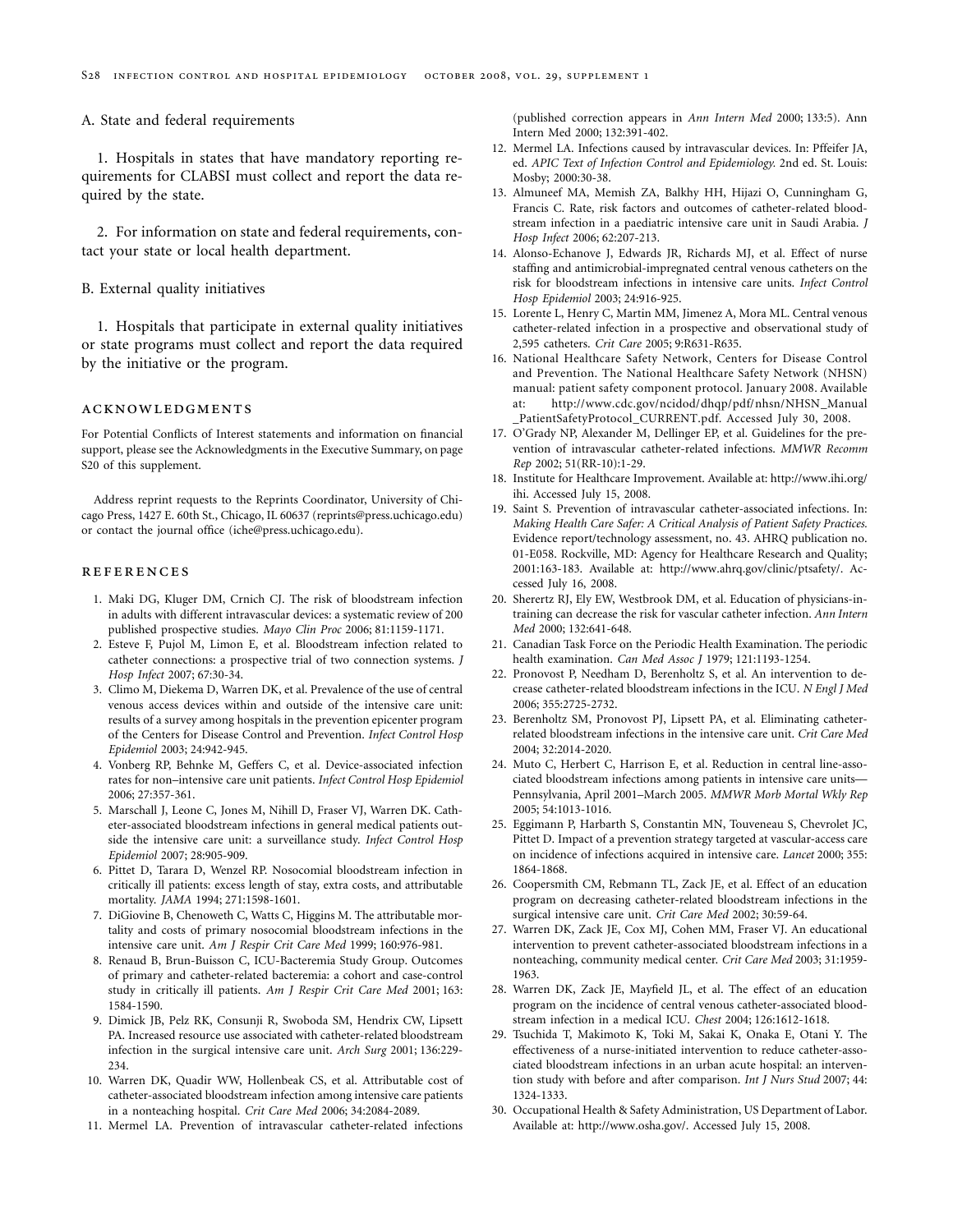- 31. Yilmaz G, Koksal I, Aydin K, Caylan R, Sucu N, Aksoy F. Risk factors of catheter-related bloodstream infections in parenteral nutrition catheterization. *JPEN J Parenter Enteral Nutr* 2007; 31:284-287.
- 32. Boyce JM, Pittet D. Guideline for hand hygiene in health-care settings: recommendations of the Healthcare Infection Control Practices Advisory Committee and the HICPAC/SHEA/APIC/IDSA Hand Hygiene Task Force. Society for Healthcare Epidemiology of America/Association for Professionals in Infection Control/Infectious Diseases Society of America. *MMWR Recomm Rep* 2002; 51(RR-16):1-45.
- 33. Rosenthal VD, Guzman S, Safdar N. Reduction in nosocomial infection with improved hand hygiene in intensive care units of a tertiary care hospital in Argentina. *Am J Infect Control* 2005; 33:392-397.
- 34. Goetz AM, Wagener MM, Miller JM, Muder RR. Risk of infection due to central venous catheters: effect of site of placement and catheter type. *Infect Control Hosp Epidemiol* 1998; 19:842-845.
- 35. Merrer J, De Jonghe B, Golliot F, et al. Complications of femoral and subclavian venous catheterization in critically ill patients: a randomized controlled trial. *JAMA* 2001; 286:700-707.
- 36. Parienti JJ, Thirion M, Mégarbane B, et al. Femoral versus jugular central catheterization in patients requiring renal replacement therapy: a randomized controlled study. *JAMA* 2008; 299:2413-2422.
- 37. De Jonge RCJ, Polderman KH, Gemke RJBJ. Central venous catheter use in the pediatric patient: mechanical and infectious complications. *Pediatr Crit Care Med* 2005; 6:329-339.
- 38. Safdar N, Maki DG. Risk of catheter-related bloodstream infection with peripherally inserted central venous catheters used in hospitalized patients. *Chest* 2005; 128:489-495.
- 39. Mermel LA, McCormick RD, Springman SR, Maki DG. The pathogenesis and epidemiology of catheter-related infection with pulmonary artery Swan-Ganz catheters: a prospective study utilizing molecular subtyping. *Am J Med* 1991; 91:197S-205S.
- 40. Raad II, Hohn DC, Gilbreath BJ, et al. Prevention of central venous catheter-related infections by using maximal sterile barrier precautions during insertion. *Infect Control Hosp Epidemiol* 1994; 15:231-238.
- 41. Hu KK, Lipsky BA, Veenstra DL, Saint S. Using maximal sterile barriers to prevent central venous catheter-related infection: a systematic evidence-based review. *Am J Infect Control* 2004; 32:142-146.
- 42. Young EM, Commiskey ML, Wilson SJ. Translating evidence into practice to prevent central venous catheter-associated bloodstream infections: a systems-based intervention. *Am J Infect Control* 2006; 34:503- 506.
- 43. Maki DG, Ringer M, Alvarado CJ. Prospective randomised trial of povidone-iodine, alcohol, and chlorhexidine for prevention of infection associated with central venous and arterial catheters. *Lancet* 1991; 338: 339-343.
- 44. Garland JS, Buck RK, Maloney P, et al. Comparison of 10% povidoneiodine and 0.5% chlorhexidine gluconate for the prevention of peripheral intravenous catheter colonization in neonates: a prospective trial. *Pediatr Infect Dis J* 1995; 14:510-516.
- 45. Humar A, Ostromecki A, Direnfeld J, et al. Prospective randomized trial of 10% povidone-iodine versus 0.5% tincture of chlorhexidine as cutaneous antisepsis for prevention of central venous catheter infection. *Clin Infect Dis* 2000; 31:1001-1007.
- 46. Chaiyakunapruk N, Veenstra DL, Lipsky BA, Saint S. Chlorhexidine compared with povidone-iodine solution for vascular catheter-site care: a meta-analysis. *Ann Intern Med* 2002; 136:792-801.
- 47. Salzman MB, Isenberg HD, Rubin LG. Use of disinfectants to reduce microbial contamination of hubs of vascular catheters. *J Clin Microbiol* 1993; 31:475-479.
- 48. Luebke MA, Arduino MJ, Duda DL, et al. Comparison of the microbial barrier properties of a needleless and a conventional needle-based intravenous access system. *Am J Infect Control* 1998; 26:437-441.
- 49. Casey AL, Worthington T, Lambert PA, Quinn D, Faroqui, Elliott TS. A randomized, prospective clinical trial to assess the potential infection risk associated with the PosiFlow- needleless connector. *J Hosp Infect* 2003; 54:288-293.
- 50. Lederle FA, Parenti CM, Berskow LC, Ellingson KJ. The idle intravenous catheter. *Ann Intern Med* 1992; 116:737-738.
- 51. Parenti CM, Lederle FA, Impola CL, Peterson LR. Reduction of unnecessary intravenous catheter use: internal medicine house staff participate in a successful quality improvement project. *Arch Intern Med* 1994; 154:1829-1832.
- 52. Maki DG, Stolz SS, Wheeler S, Mermel LA. A prospective, randomized trial of gauze and two polyurethane dressings for site care of pulmonary artery catheters: implications for catheter management. *Crit Care Med* 1994; 22:1729-1737.
- 53. Rasero L, Degl'Innocenti M, Mocali M, et al. Comparison of two different time interval protocols for central venous catheter dressing in bone marrow transplant patients: results of a randomized, multicenter study. *Haematologica* 2000; 85:275-279.
- 54. Gillies D, O'Riordan L, Wallen M, Morrison A, Rankin K, Nagy S. Optimal timing for intravenous administration set replacement. *Cochrane Database Syst Rev* 2005; (4):1-42.
- 55. Gastmeier P, Geffers C, Brandt C, et al. Effectiveness of a nationwide nosocomial infection surveillance system for reducing nosocomial infections. *J Hosp Infect* 2006; 64:16-22.
- 56. National Healthcare Safety Network (NHSN), Department of Health and Human Services, Centers for Disease Control and Prevention. Available at: http://www.cdc.gov/ncidod/dhqp/nhsn.html. Accessed July 15, 2008.
- 57. Edwards JR, Peterson KD, Andrus ML, et al. National Healthcare Safety Network (NHSN) report, data summary for 2006, issued June 2007. *Am J Infect Control* 2007; 35:290-301.
- 58. Levin A, Mason AJ, Jindal KK, Fong IW, Goldstein MB. Prevention of hemodialysis subclavian vein catheter infections by topical povidoneiodine. *Kidney Int* 1991; 40:934-938.
- 59. Zakrzewska-Bode A, Muytjens HL, Liem KD, Hoogkamp-Korstanje JA. Mupirocin resistance in coagulase-negative staphylococci, after topical prophylaxis for the reduction of colonization of central venous catheters. *J Hosp Infect* 1995; 31:189-193.
- 60. Riu S, Ruiz CG, Martinez-Vea A, Peralta C, Oliver JA. Spontaneous rupture of polyurethane peritoneal catheter: a possible deleterious effect of mupirocin ointment. *Nephrol Dial Transplant* 1998; 13:1870-1871.
- 61. Lok CE, Stanley KE, Hux JE, Richardson R, Tobe SW, Conly J. Hemodialysis infection prevention with polysporin ointment. *J Am Soc Nephrol* 2003; 14:169-179.
- 62. Fong IW. Prevention of haemodialysis and peritoneal dialysis catheter related infection by topical povidone-iodine. *Postgrad Med J* 1993; 69(Suppl 3):S15-S17.
- 63. Bleasdale SC, Trick WE, Gonzales IM, Lyles RD, Hayden MK, Weinstein RA. Effectiveness of chlorhexidine bathing to reduce catheter-associated bloodstream infections in medical intensive care unit patients. *Arch Intern Med* 2007; 167:2073-2079.
- 64. Maki DG, Stolz SM, Wheeler S, Mermel LA. Prevention of central venous catheter-related bloodstream infection by use of an antisepticimpregnated catheter: a randomized, controlled trial. *Ann Intern Med* 1997; 127:257-266.
- 65. Raad I, Darouiche R, Dupuis J. Central venous catheters coated with minocycline and rifampin for the prevention of catheter-related colonization and bloodstream infections: a randomized, double-blind trial. The Texas Medical Center Catheter Study Group. *Ann Intern Med* 1997; 127:267-274.
- 66. Veenstra DL, Saint S, Saha S, Lumley T, Sullivan SD. Efficacy of antiseptic-impregnated central venous catheters in preventing catheter-related bloodstream infections: a meta-analysis. *JAMA* 1999; 281:261-267.
- 67. Darouiche RO, Raad II, Heard SO, et al. A comparison of two antimicrobial-impregnated central venous catheters: Catheter Study Group. *N Engl J Med* 1999; 340:1-8.
- 68. Hanna HA, Raad II, Hackett B, et al., M.D. Anderson Catheter Study Group. Antibiotic-impregnated catheters associated with significant decrease in nosocomial and multidrug-resistant bacteremias in critically ill patients. *Chest* 2003; 124:1030-1038.
- 69. Hanna H, Benjamin R, Chatzinikolaou I, et al. Long-term silicone central venous catheters impregnated with minocycline and rifampin decrease rates of catheter-related bloodstream infection in cancer patients: a prospective randomized clinical trial. *J Clin Oncol* 2004; 22:3163-3171.